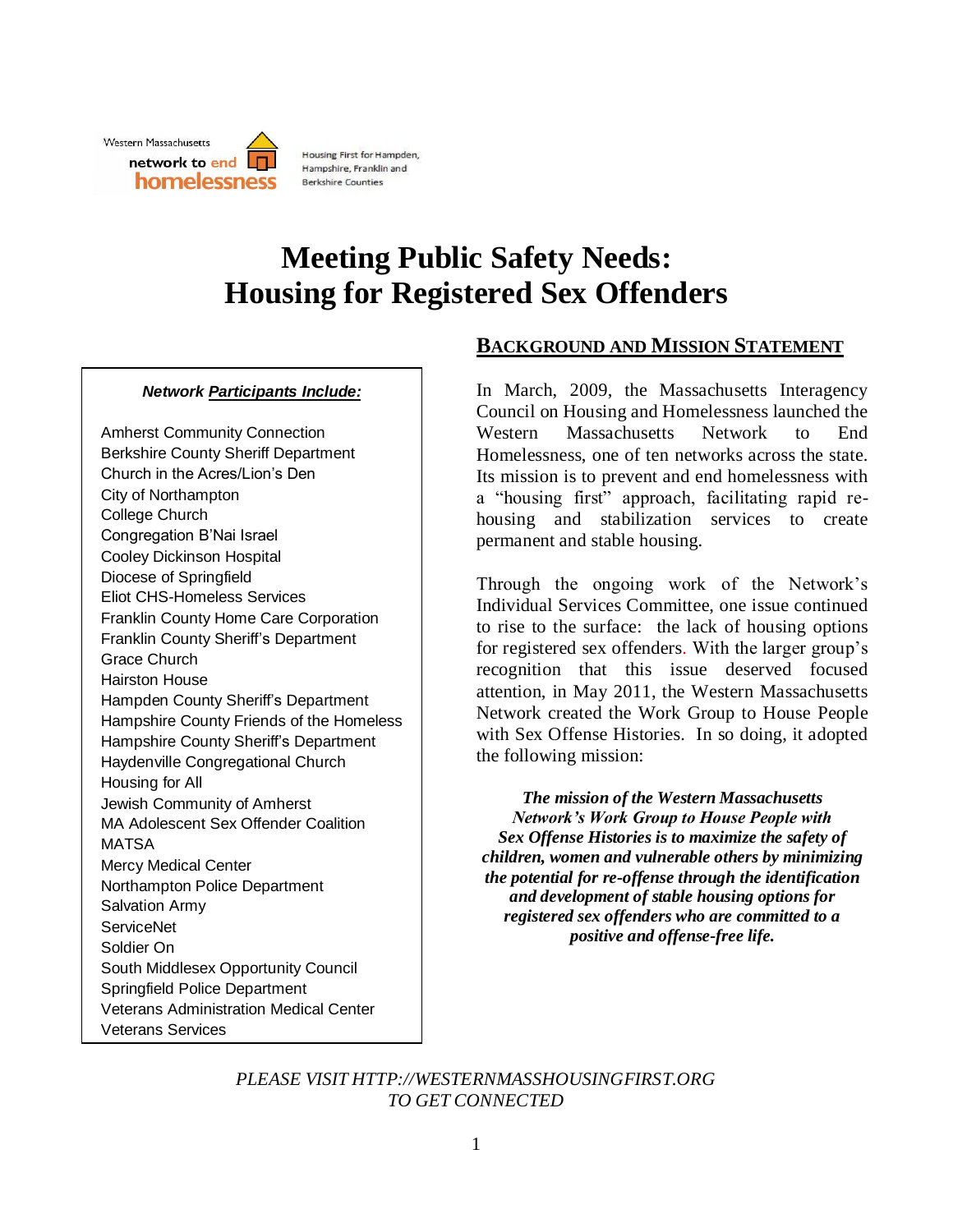## **ACCOMPLISHMENTS TO DATE**

*Since May, 2011, the Work Group has accomplished the following:*

- Expanded its coalition to include police departments, all four western county Sheriff Departments, numerous faith congregations and victim advocacy groups;
- Invited guest speakers to educate the group, including: Laurie Guidry, Psy.D., clinical and forensic psychologist and President of MATS $A<sup>1</sup>$ , who quickly became a co-leader in this group's efforts; Richard Mercurio of the Sex Offender Registry Board; Fred Smith of St. Francis House in Boston and Rosa Blair, manager of private housing for people with sex offense histories in Springfield;
- Convened a Summit on Housing for Sex Offenders on February 1, 2012, involving over 50  $\bullet$ participants, close to a dozen of whom were representatives from places of worship from across the region. The Summit provided education and training around the issue; facilitated discussion and gained further commitments of participation from faith-based groups;
- Convened a follow-up summit that featured special guest Rosa Blair, manager of a successful housing model for people with sex offense histories in Springfield;
- Produced a Guide for Congregations to assist faith leadership in supporting sex offenders while responding to congregational concerns;
- Produced an action plan that focuses on training and education for area housing providers that currently ban housing for all sex offenders;
- Provided educational seminars for Mercy Medical Center (6/27/12) and scheduled for Veterans Services (7/25/12);
- Scheduled first meeting on August 1, 2012, with HAP Housing, the region's largest housing provider, to discuss HAP tenant policies with regard to the issue of housing sex offenders.

## **GOALS MOVING FORWARD**

*The Work Group's goals include:*

 $\overline{a}$ 

- Continue expansion of the coalition, ultimately including locally and state elected officials;
- Provide training and education to area housing providers to support change in policy banning housing for all sex offenders, relying instead on case-by-case determinations;
- Organize a cohesive voice to change state policy on sex offenders so that it better serves the public interest;
- Aid in the development and establishment of alternative housing options for registered sex offenders.

<sup>1</sup> MATSA (MA Association for the Treatment of Sexual Abusers) is the Massachusetts chapter of an international organization whose mission is to end sexual abuse and sexual violence through the effective management and treatment of sexual abusers.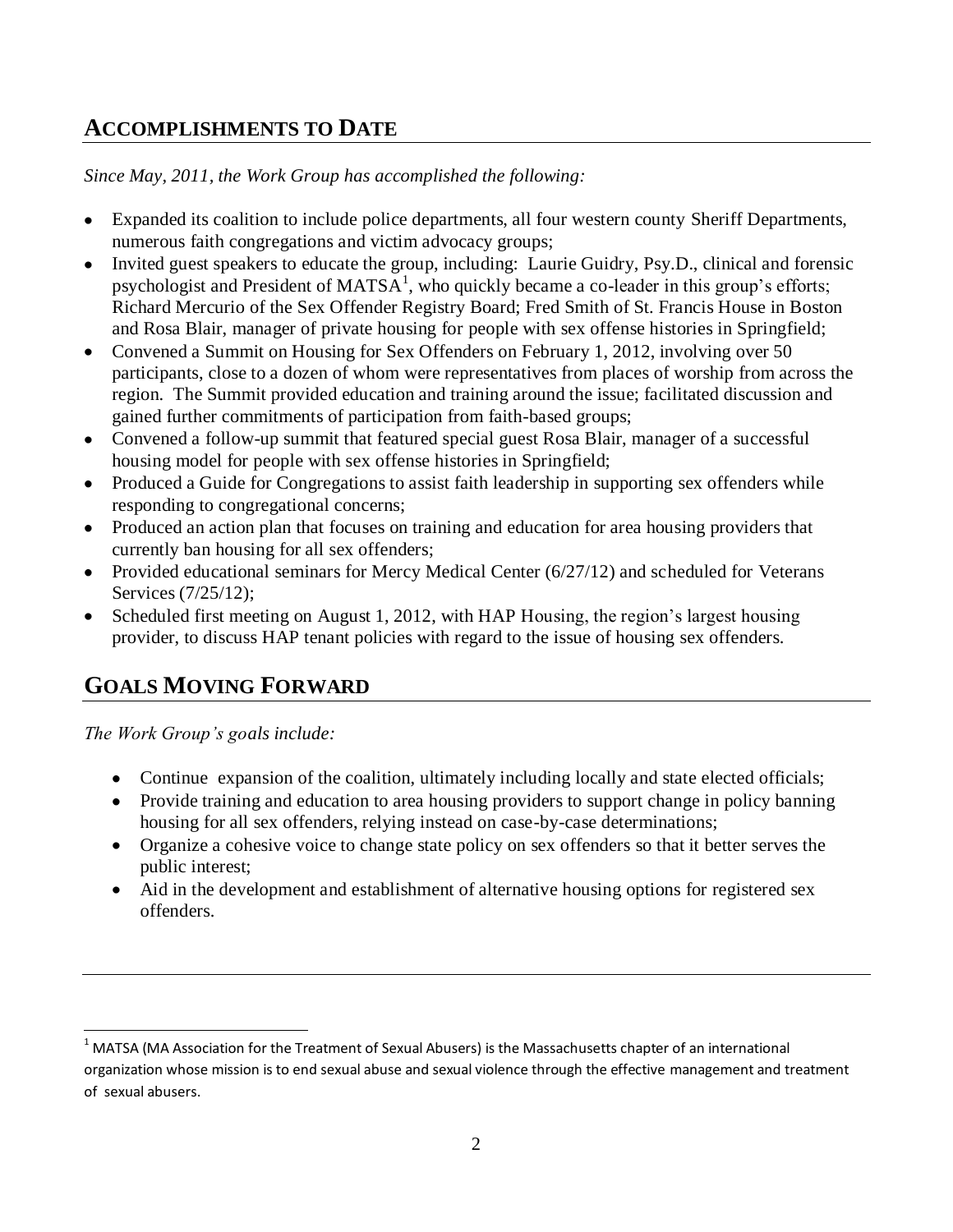## **PROMOTING PUBLIC SAFETY THROUGH HOUSING**

It makes intuitive sense to restrict registered sexual offenders from neighborhoods, nursing homes, rest homes and homeless shelters. They can represent a real threat to public safety and our sense of security. However, well-intended public policy has not kept pace with what is known to actually be effective in reducing recidivism among sex offenders. For instance, studies examining the impact of residency restrictions on sex offense recidivism demonstrate that there is no effect on reducing the incidence of sexual re-offense (MN, 2003, CO, 2004, MN, 2007). Unfortunately practices and policies have been put in place, such as restricting housing for sexual offenders that inadvertently operate to increase the risk of harm to the public.

*"…(S)ex offenders without positive social support systems and stable employment recidivate at higher rates than those with jobs or ties to the community." (Levenson 2008)*

Homelessness among sexual offenders contributes to a range of destabilizing factors that are associated with increased risk for sexual re-offense:

- Increases lifestyle instability and transience
- Fosters isolation and pushes sex offenders away from:
	- o Social services and supports
	- o Employment
	- o Public transportation
- Can foster conditions that are conducive to re-offense:
	- o Isolation
	- o Negative mood states such as depression, hopelessness, anger
	- o Increase substance use
	- o Increase criminal associations
- Creates seemingly insurmountable barriers to successful community re-integration

A growing body of literature indicates that policies and practices that function to destabilize sexual offenders are operating to increase rather than reduce the threat to public safety they can represent, and cause more problems than they solve.<sup>2</sup>

### **PROMISING PRACTICES**

 $\overline{\phantom{a}}$ 

In the move toward more evidence-based public policy approaches to managing public safety, there are a number of national and local models that have been developed that are proving to be beneficial in addressing the complex problem of housing sex offenders in the community while maximizing public safety:

 $^2$  CALCASA, 2006; Colorado Department of Public Safety, 2004; Hanson & Harris, 1998; 2001; Iowa County Attorneys Association, 2006; Kruttschnitt, et. al., 2000; NAESV, 2006: Nieto & Jung, 2006; Zandbergen & Hart, 2006.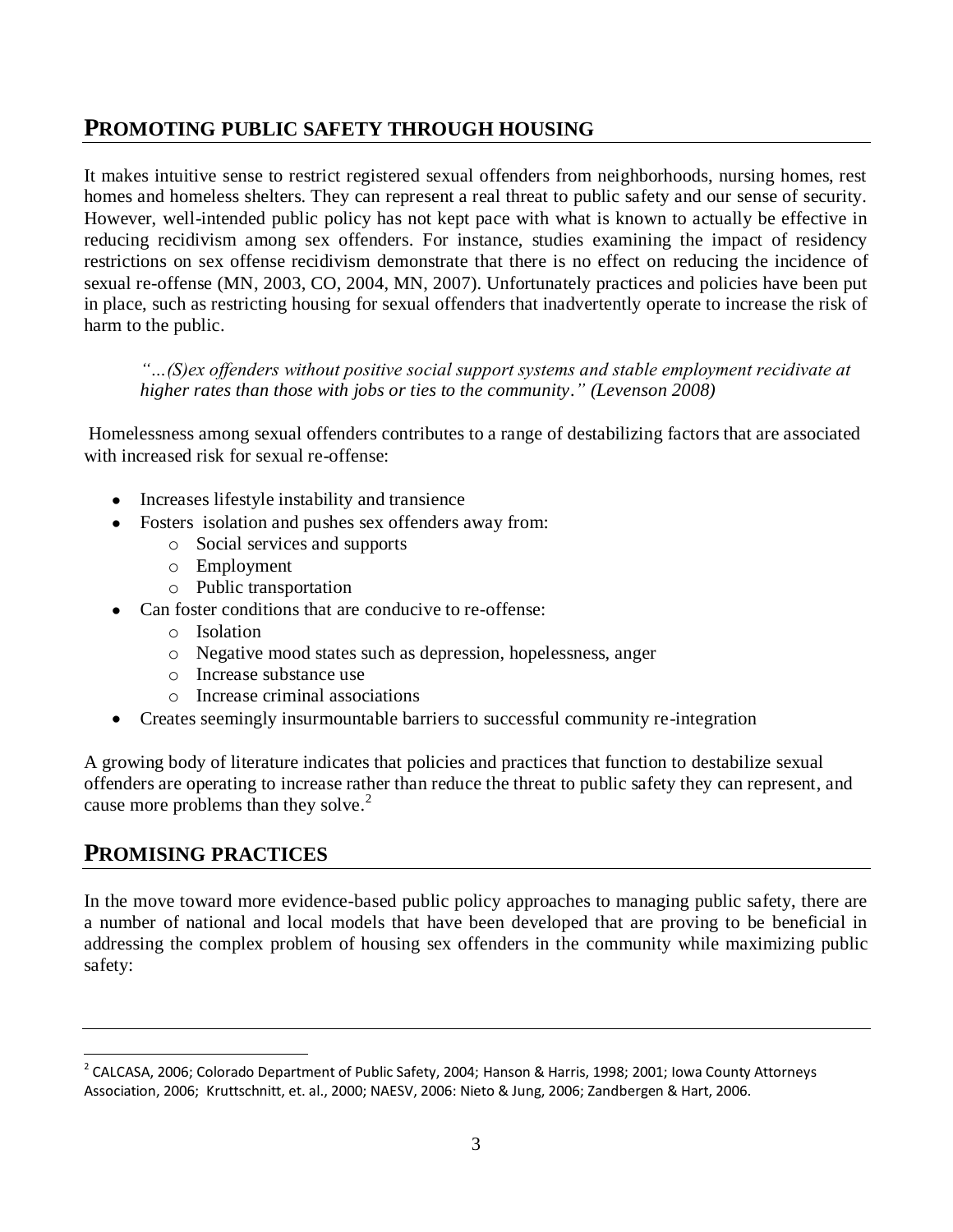#### **National Models (Kester, 2009)**

#### **The Fortune Academy**

Operated by the Fortune Society, NYC the Academy has developed tiered housing options for transitioning offenders and strongly advocates the importance of housing in prisoner transition. (www.fortunesociety.org)

#### **Shared Living Arrangements (SLA)**

Despite fear that sex offenders living in close proximity will encourage re-offense, Colorado has found success congregate housing. SLA reduced recidivism rates and operates as an. extension of both treatment and monitoring<sup>3</sup>

#### **Safer Foundation's Focus Apartments**

The Safer Foundation has provided employment placement for transitioning offenders and supports the Focus Apartment Building in Chicago, with ten apartments offering permanent housing for formerly incarcerated men with chronic or mental illness or significant substance abuse issues who would otherwise be homeless.<sup>4</sup>

**Bridges to Housing (B2H)** serves high-need homeless families in the Portland-Vancouver metro area by leveraging resources to fund community‐based organizations The program does not categorically exclude sex offenders, but screens for level of risk, appropriate supervision, partners with local correctional agencies and offers a public information campaign to educate the public on the effects of homelessness on sex offenders. [\(www.bridgestohousing.org\)](http://www.bridgestohousing.org/)

#### **Local Models**

#### **St. Francis House, Boston, MA**

In operation for 27 years, St. Francis House is a nonprofit, nonsectarian, 56 unit permanent housing service program that allows sex offenders and provides residents with support and the things they need "to reclaim their dignity and rebuild their lives: nutritious meals, clothing, access to medical care, counseling, vocational rehabilitation, and housing."

#### **"Rosa's," Springfield, MA**

An apartment complex in operation for decades that has established informal but substantive ties with probation, local law enforcement and community service providers in order to provide housing for registered sex offenders.

<sup>3</sup> Colorado Department of Public Safety, Division of Criminal Justice, Sex Offender Management Board. *Report on Safety Issues Raised by Living Arrangements For and Location Of Sex Offenders in the Community*, prepared for the Colorado State Judiciary Committees, Senate and House of Representatives (March, 2004), 22‐31.

<sup>&</sup>lt;sup>4</sup> Best Practices for Affording the Rehabilitation of Affordable Housing, U.S. Dept. of Housing and Urban Development, Office of Policy Development and research, September, 2006